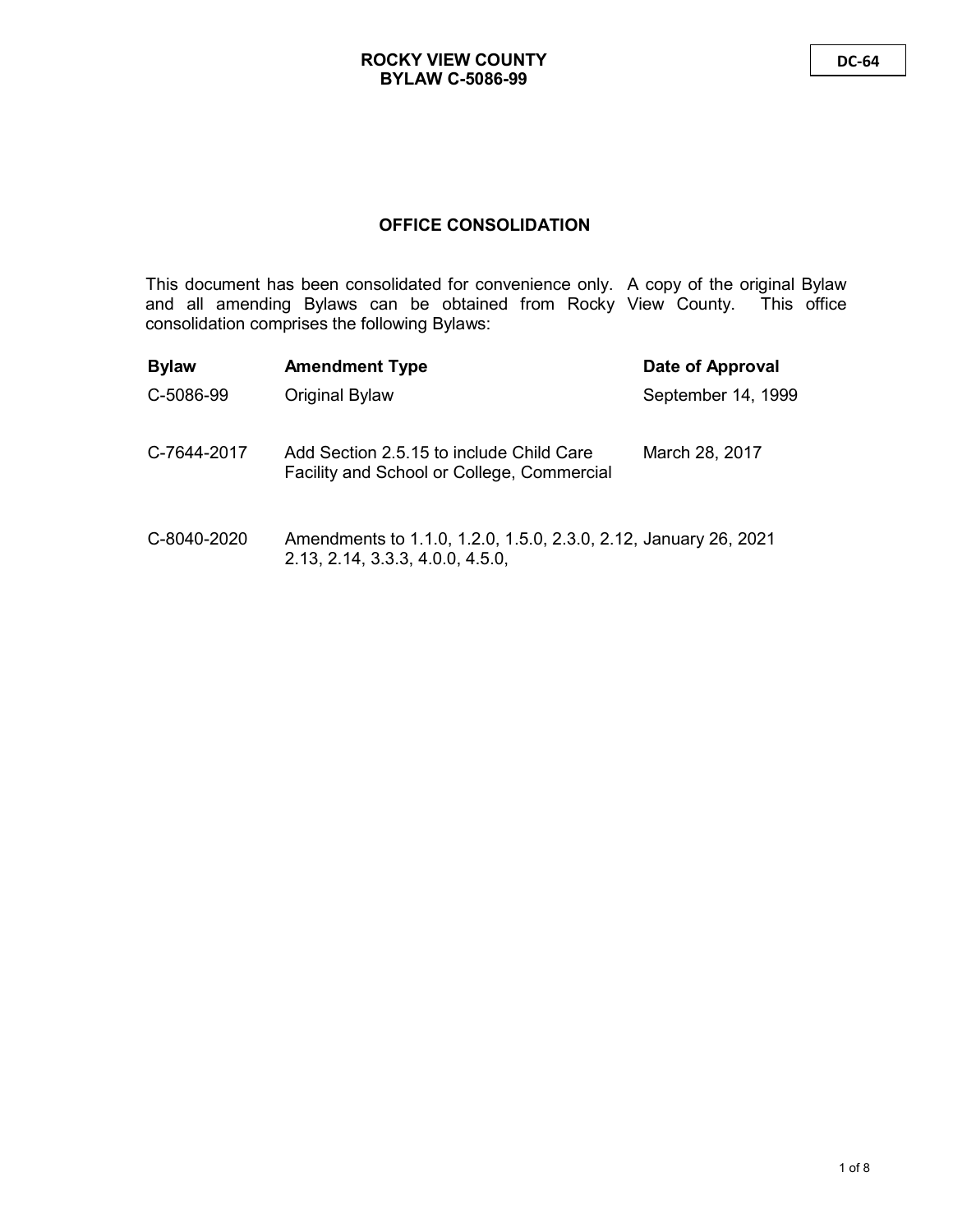#### **DC-64**

### **DIRECT CONTROL BYLAW REGULATIONS**

The regulations of the Direct Control District comprise:

- 1.0.0 General Regulations
- 2.0.0 Land Use Regulations
- 3.0.0 Development Regulations
- 4.0.0 Definitions
- 5.0.0 Implementation

## **1.0.0 GENERAL REGULATIONS**

- 1.1.0 The Operative and Interpretive Clauses (Part One), General Administration (Part Two) and General Regulations (Part Three) as contained in the Land Use Bylaw (C-4841-97) shall apply unless otherwise specified in this bylaw.
- 1.2.0 Except where specifically noted that Council approval is required, the Development Authority shall consider and decide on applications for Development Permits for those uses which are listed as "Discretionary Uses" in this bylaw.
- 1.3.0 For the purposes of the bylaw, the Lands shall be notionally divided into three Development Cells, the boundaries and description of which shall be more or less as shown in Schedule "B" attached to and forming part of this bylaw, except as otherwise approved by Council.
- 1.4.0 In addition to the uses contemplated by Section 2.0.0 of this bylaw, underground *utility* distribution and collection systems necessary to service the *development* of the lands identified in Schedule "A" of this bylaw shall be Discretionary Uses in all Development Cells, subject to the approval by the Development Authority of a Development Permit.
- 1.5.0 All permitted uses, which otherwise satisfy the requirements and regulations of this bylaw, do not require a Development Permit.

## **2.0.0 LAND USE REGULATIONS**

- 2.1.0 Land Use Regulations for Commercial Land Uses Development Cell 'A'
	- 2.2.0 Permitted Uses
		- 2.2.1 Fences
		- 2.2.2 Pathways and Landscaping
		- 2.2.3 Driveways
	- 2.3.0 Discretionary Uses
		- 2.3.1 HealthCare Services
		- 2.3.2 Personal service business
		- 2.3.3 Restaurants
		- 2.3.4 Drinking Establishment
		- 2.3.5 Liquor Sales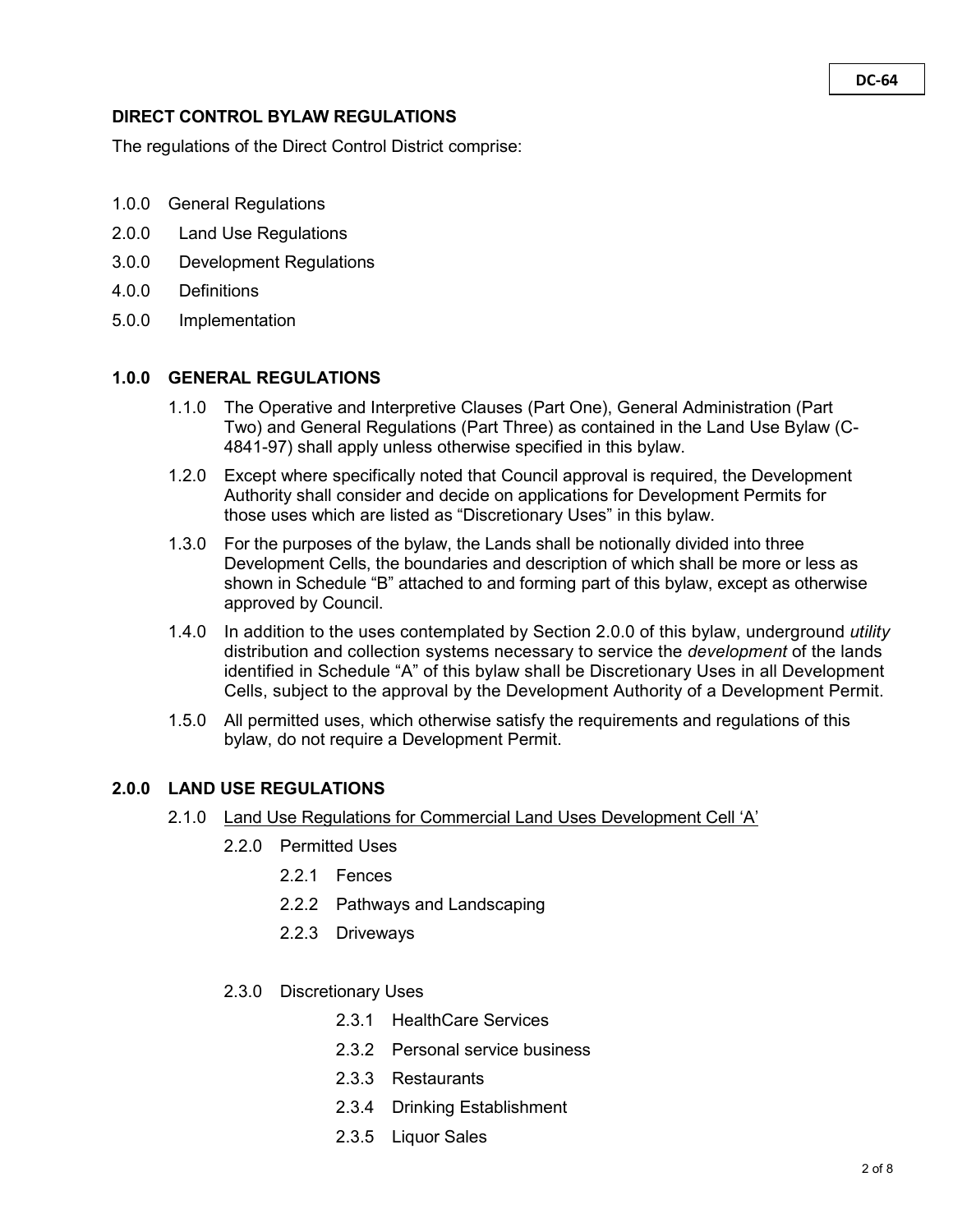- 2.3.6 Outdoor Café
- 2.3.7 Signs
- 2.3.8 Dwelling unit ancillary and subordinate to the principal commercial use.
- 2.3.9 The following additional uses on UNIT 22, Plan 0010821:
	- (i) Child Care Facility; and
	- (ii) School or College, Commercial.
- 2.3.10 The following additional use on UNITS 5&6, Plan 0010821
	- (i) Animal Health Care Services, Small Animal
- 2.3.11 Retail Food Store
- 2.3.12 Retail Garden Centre
- 2.3.13 Retail Store, Local
- 2.4.0 Maximum Requirements
	- 2.4.1 Number of Bareland Condominium Units 17
	- 2.4.2 Number of commercial *buildings* per condominium unit 1
	- 2.4.3 Number of *dwelling units* permitted within a condominium unit 1
	- 2.4.4 Number of *dwelling units* within Development Cell 'A' 16
	- 2.4.5 Condominium Unit size 0.10 hectares (0.25 acres)
	- 2.4.6 *Building* Height 10.0 metres (32.8 feet)
	- 2.4.7 Area of Development Cell 'A' 0.57 hectares (1.40 acres)
	- 2.4.8 Width of an individual condominium unit 31.8 metres (104.4 feet)
	- 2.4.9 Ground Floor Size of a commercial *building* 351 square metres (3,779 square feet)
- 2.5.0 Minimum Requirements
	- 2.5.1 Width of a Condominium Unit 6.3 metres (21 feet)
	- 2.5.2 Habitable floor area per ancillary and subordinate *dwelling unit* 62 square metres (667.3 square feet)
	- 2.5.3 Size of a commercial *building* 100 square metres (1076.4 square feet)
- 2.6.0 Special Requirements
	- 2.6.1 A subordinate and ancillary *dwelling unit* shall be part of and contiguous with the *building* that contains the principal commercial land use (ie: on the second floor above the commercial *building,* or attached to the commercial *building*, or a combination thereof, but not a separate detached *building*).
	- 2.6.2 The entrance and parking for a *dwelling unit* shall be located on the west side of each commercial *building*.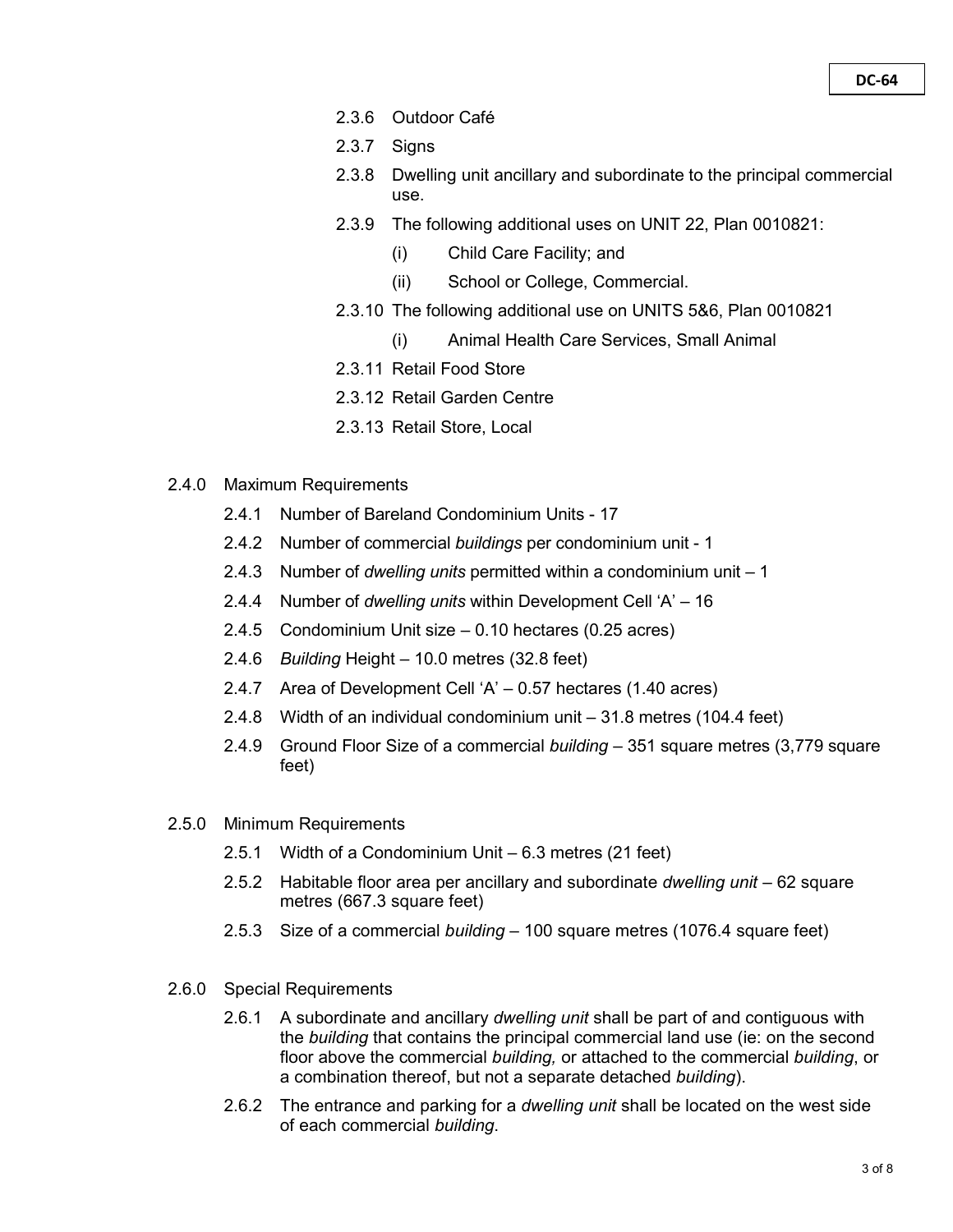- 2.7.0 Land Use Regulations for Access and Landscaping Development Cell 'B'
	- 2.8.0 Permitted Uses
		- 2.8.1 Fences
		- 2.8.2 Pathways, landscaping and open space
		- 2.8.3 Condominium access driveways
	- 2.9.0 Maximum Requirements
		- 2.9.1 Area of Development Cell'B' 0.14 hectares (0.36 acres)
		- 2.9.2 Number of bareland condominium units 1
- 2.10.0 Land Use Regulations for Access, parking and Landscaping Development Cell 'C'
	- 2.11.0 Permitted Uses
		- 2.11.1 Fences
		- 2.11.2 Pathways, landscaping and open space
		- 2.11.3 Parking and loading areas
	- 2.12.0 Discretionary Uses
		- 2.12.1 Accessory Building
	- 2.13.0 Maximum requirements
		- 2.13.1 Number of Accessory Buildings (detached garage) 3
		- 2.13.2 Number of parking stalls per Accessory Building (detached garage) 2
		- 2.13.3 Area of Development Cell "C" 0.83 hectares (2.06 acres)
		- 2.13.4 Height of Accessory Building (detached garage) 5.5 metres (18 feet)
		- 2.13.5 Number of bareland condominium units 1
	- 2.14.0 Minimum Requirements
		- 2.14.1 Front yard setback for Accessory Building (detached garage) 45.00 metres (147.63 feet)
		- 2.14.2 Rear yard setback for Accessory Building (detached garage) 9.00 metres (29.52 feet)
		- 2.14.3 Side yard setback for Accessory Building (detached garage)– 3.00 metres (9.84 feet)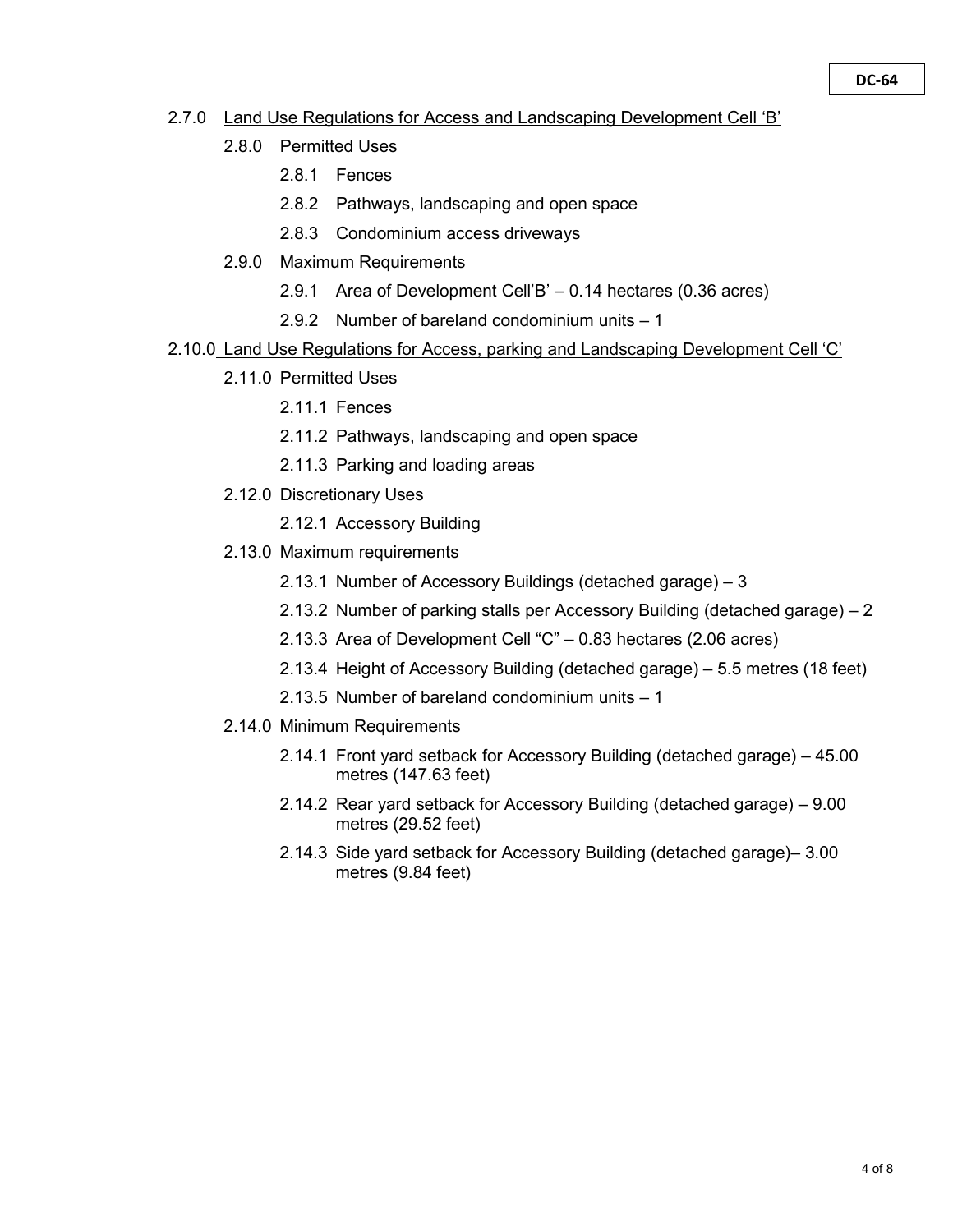# **3.0.0 DEVELOPMENT REGULATIONS**

- 3.1.0 No Development Permit for any use or *development* or *building* permit for any *building* shall be issued by the Development Authority and no *development* shall occur on the lands until:
	- 3.1.1 The *applicant* has prepared a storm water management plan, dealing with both on-site and off-site storm water, completed by a qualified professional engineer licensed to practice in the Province of Alberta, that is satisfactory to the Municipality, and which shows that the *development* will not adversely affect the *adjacent land*. Further, the storm water management plan shall ensure that post*development* storm water flows do not exceed pre-*development* storm water flows;
	- 3.1.2 The *applicant* has prepared an overall site grading plan completed by a qualified professional engineer licensed to practice in the Province of Alberta for the entire *development* (that area identified in Schedule 'A') that is based on the storm water management plan identified in section 3.1.1 and the hydrogeological study in section 3.1.4, and which recommends specific grades for the area identified in Schedule 'A', to the satisfaction of the Municipality;
	- 3.1.3 The *applicant* has prepared a Traffic Impact Analysis for the entire *development*  (all condominium units contained within Development Cell 'A') completed by a qualified professional engineer licensed to practice in the Province of Alberta, and it has been approved by the Municipality, and further, that all road improvements identified in the Traffic Impact Analysis be completed or financially secured by *letter of credit* by the *applicant* at his/her sole expense;
	- 3.1.4 The *applicant* has completed a hydrogeological study prepared by a qualified professional engineer licensed to practice in the Province of Alberta, that establishes the level of the existing groundwater table, and which recommends and sets *building* grades and elevations to the satisfaction of the Municipality;
	- 3.1.5 The *applicant* has submitted a Construction Management Plan completed by a qualified professional engineer licensed to practice in the Province of Alberta, which details, amongst other items, erosion, dust and noise control measure, construction traffic access, and hours of construction; and,
	- 3.1.6 The *applicant* has submitted a plan to the Municipality which indicates adequate numbers of fire hydrants and sufficient fire-fighting access so that fire-fighting vehicles and equipment can access the site, as well as sufficient fire flow pressures from the fire hydrants, to the sole and unfettered discretion of the Rocky View Fire Chief.
	- 3.1.7 Pedestrian access to the area identified in Schedule 'A' of this bylaw be provided across SH #797 (Centre Street) from the NW-22-23-27-W4M via a pedestrian crossing that is marked and signed, at the sole expense of the *applicant*, and to the sold and unfettered satisfaction of the Municipality.

## 3.2.0 Servicing Standards

- 3.2.1 No Development Permit for any use or *development* or *building* permit for any *building* shall be issued by the Development Authority and no *development* shall occur on the lands until:
	- (a) the *applicant* has received all necessary permits and/or approvals from Alberta Environment for a wastewater collection and disposal system and water supply system necessary to service the proposed *development*;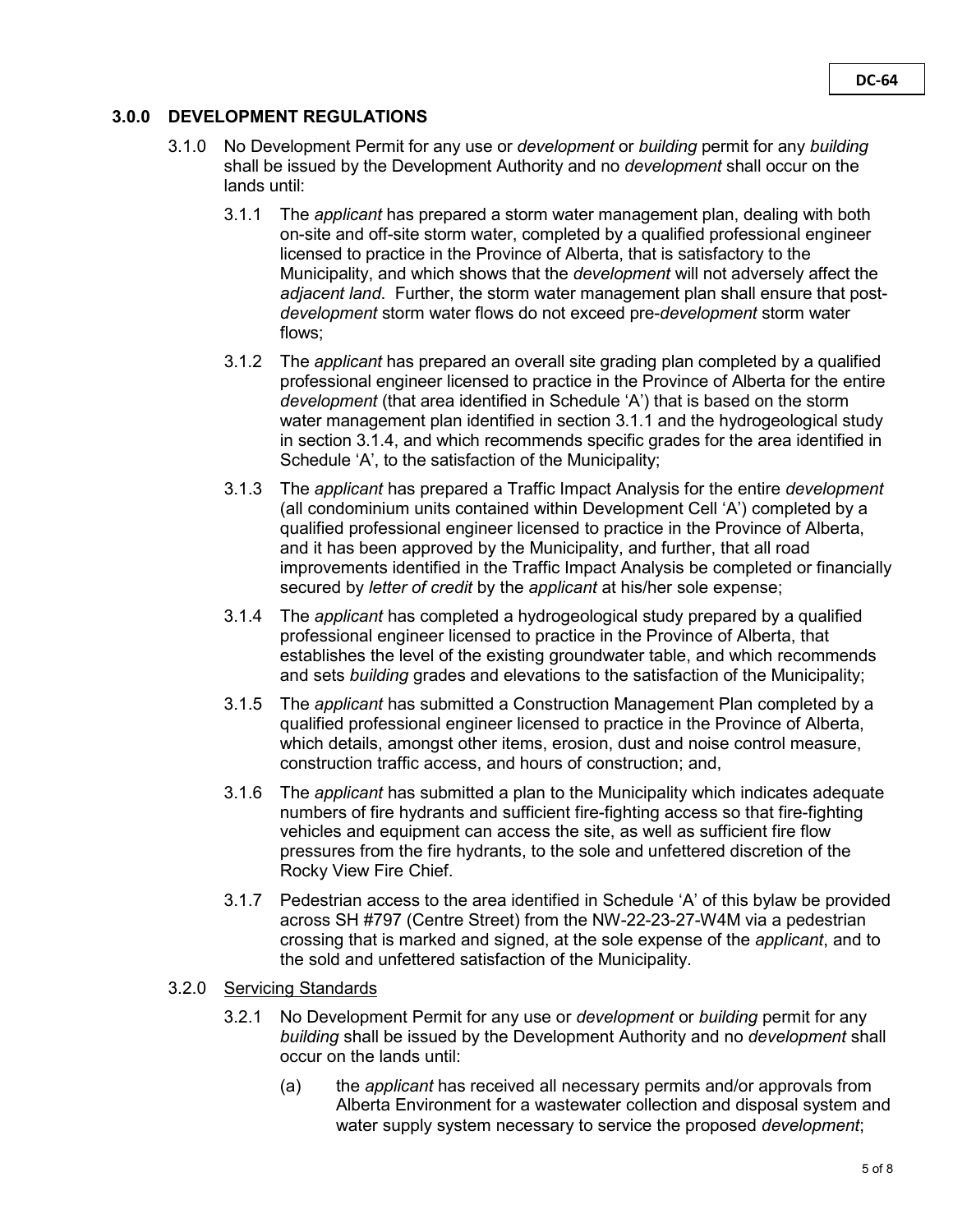- (b) all necessary easements and rights-of-way related to the supply and distribution of power, water and gas have been approved by the Municipality.
- (c) the *applicant* has submitted a report prepared by a qualified professional engineer licensed to practice in the Province of Alberta, stating that there is sufficient capacity in the Hamlet of Langdon sewage treatment system to accommodate all sewage generated by the proposed *development*; and further, that this report and its recommendations shall be reviewed and approved by an independent third party professional engineer licensed to practice in the Province of Alberta at the *applicant*'s sole expense, to the sole satisfaction and unfettered discretion of the Municipality;
- (d) Water to each unit in Development Cell 'A' shall be provided via a piped treated surface water supply system in accordance with the requirements of Alberta Environment and the Municipality; and,
- (e) Sewage collection and disposal shall be provided by connection to the Hamlet of Langdon sewage treatment system in accordance with the requirements of Alberta Environment and the Municipality.

## 3.3.0 Performance Standards

- 3.3.1 Garbage and waste material at any location within the lands shall be stored in weatherproof and animal-proof containers located within *buildings* or adjacent to the side or rear of *buildings* and shall be screened from view by all adjacent properties and roadways.
- 3.3.2 Signage shall be integrated into the site and building architecture and be consistent with the overall development of the lands.
- 3.3.3 Landscaping shall be provided in accordance with a Landscaping Plan to be submitted to the Municipality upon application for a Development Permit. The Landscape Plan shall identify the location, type and extent of all landscaping proposed for the lands, and shall require that a minimum of 10% of the lands be landscaped. Within this landscaped area, there shall be a minimum of one (1) tree for every 50 square metres (538.2 square feet). There shall be a combination of deciduous trees with a minimum caliper of 2.5 inches and/or coniferous trees with a minimum height of 5 feet.
- 3.3.4 Parking and loading facilities, where proposed, shall be provided for in accordance with the requirements of the Land Use Bylaw, except that parking shall be screened and/or landscaped pursuant to 3.3.4 above.
- 3.3.5 No use within any *building* or structure on the lands shall cause or create air contaminants, visible emissions or particulate emissions beyond the *building* that contains them.
- 3.3.6 No use or operation within a *building* shall cause or create the emission of odourous matter or vapour beyond the *building* that contains the use or operations.
- 3.3.7 No use or operation within a *building* shall cause or create the emission of toxic matter beyond the *building* that contains it. The handling, storage and disposal of any toxic or hazardous materials or waste shall be in accordance with the regulations of any government authority having jurisdiction.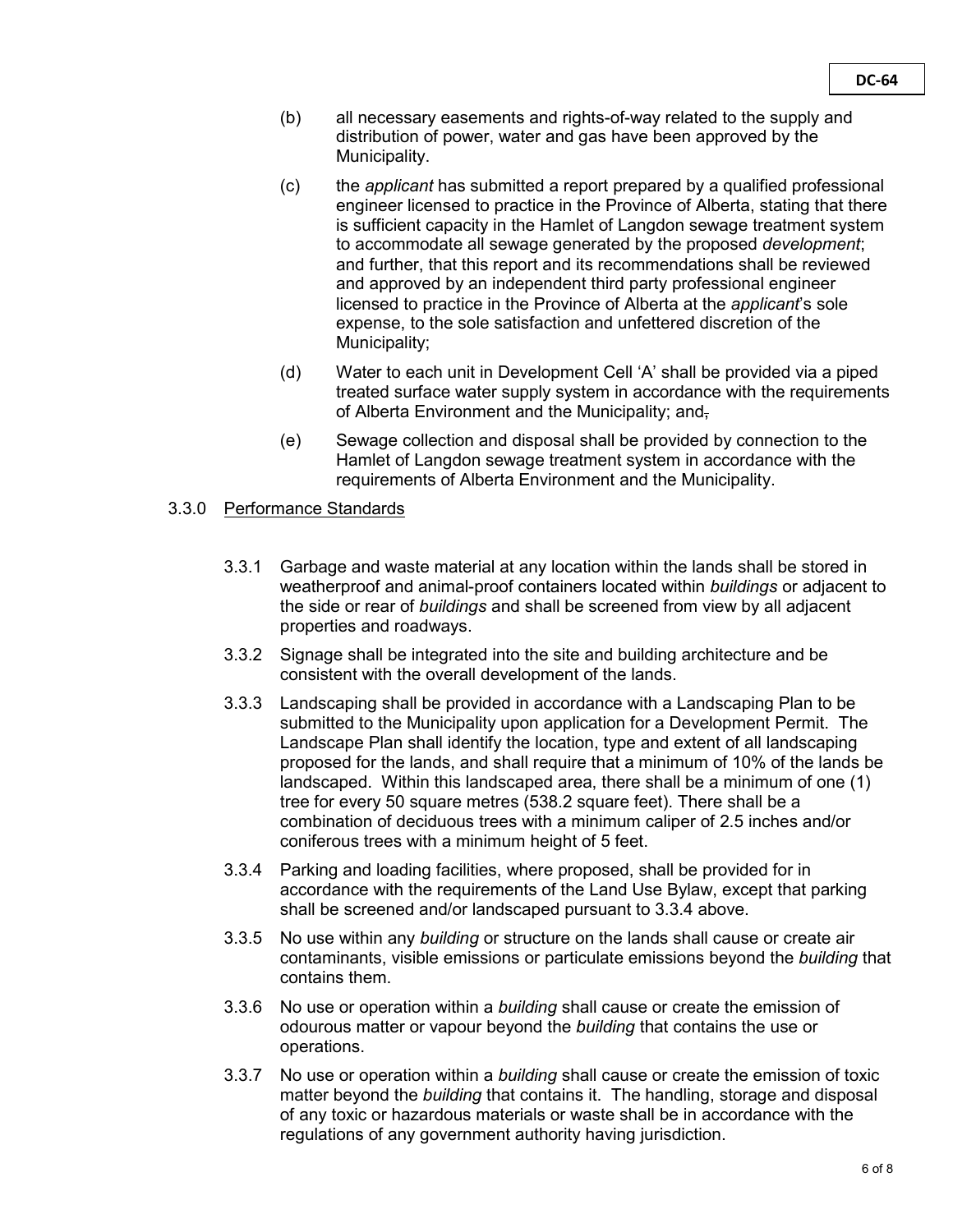### 3.4.0 Building Standards

- 3.4.1 The design, character and appearance of any *buildings*, structure or signs proposed to be erected or located on the lands must be acceptable to the Development Authority having due regard to:
	- (a) the general compatibility with the designs of the *buildings* shown on the attached Schedule 'C';
	- (b) the use of traditional and historic *building* materials, such as wood or imitation-wood siding, brick or stone.
	- (c) the *building* massing which should present a profile that reflects the traditional *building* forms associated with a small agricultural community; and,
	- (d) the *building* façade parallel to Centre Street which should avoid long unbroken expanses through the use of architectural detailing and window placement.
- 3.5.0 Notwithstanding section 3.1.0 and 3.2.0 of this bylaw, the Development Authority may issue a Development Permit for stripping and grading without the requirement for advertising as required by the Land Use Bylaw (Bylaw C-4841-97).

## **4.0.0 DEFINITIONS**

- 4.1.0 All words and uses not defined in this section shall be defined as per Section 8 of Bylaw C-4841-97, as amended.
- 4.2.0 *Development*  means:
	- (a) any excavation or stockpile and the creation of either of them;
	- (b) a building or an addition to or replacement or repair of a building and the construction or placing of any of them on, in, over or under land; or,
	- (c) a change of use of land or a building or an act done in relation to land or a building that results in or is likely to result in a change in the use of the land or building, or
	- (d) a change in the intensity of use of land, or a building or an act done in relation to land or a building, that results in or is likely to results in or is likely to result in a change in the intensity of use in the land or building.
- 4.3.0 *Letter of credit*  means an unconditional, irrevocable, *letter of credit* issued by a Canadian chartered bank at the request of the development naming the Municipality as the sole beneficiary thereof.

### **5.0.0 IMPLEMENTATION**

5.1.0 The bylaw comes into effect upon the date of its third reading.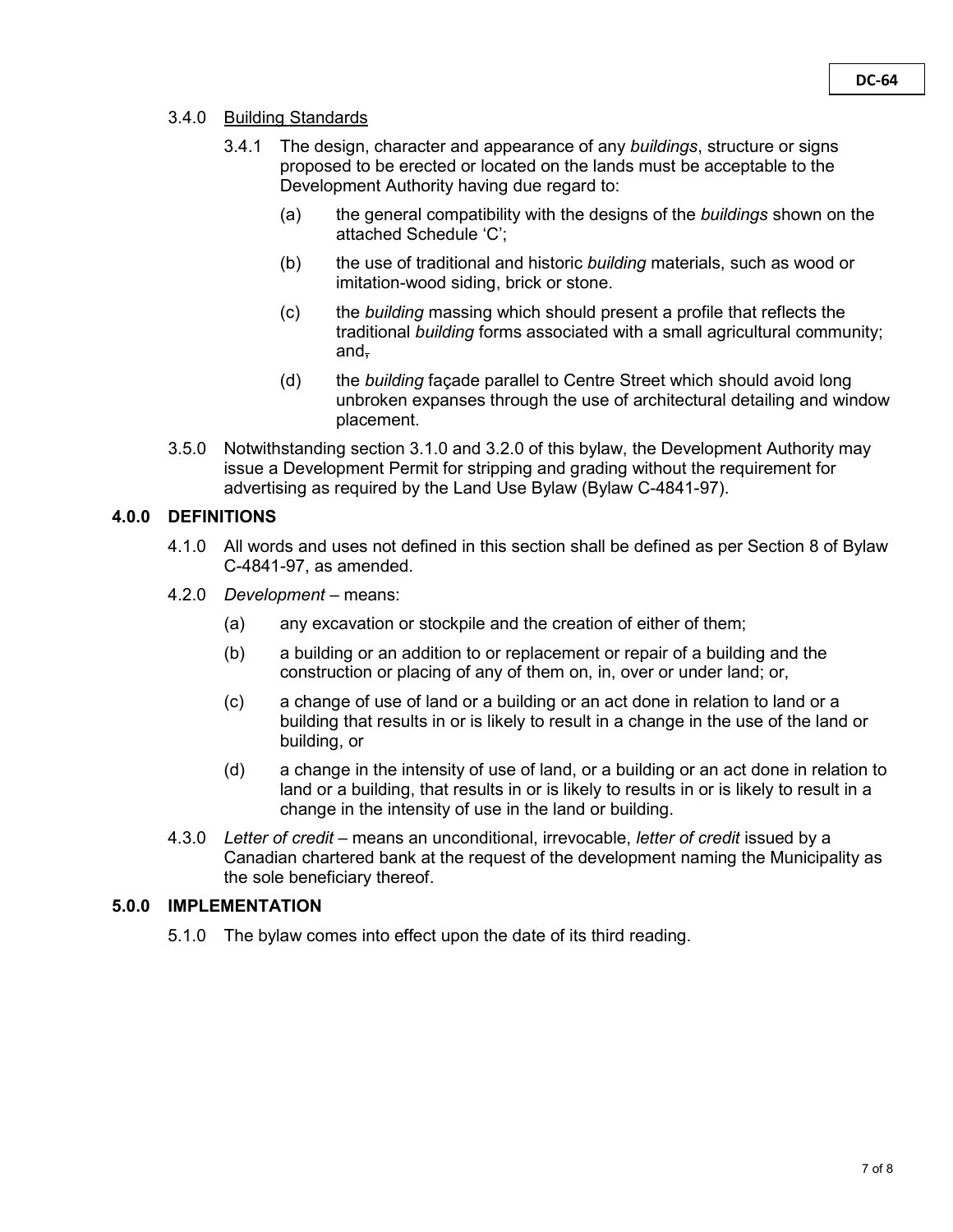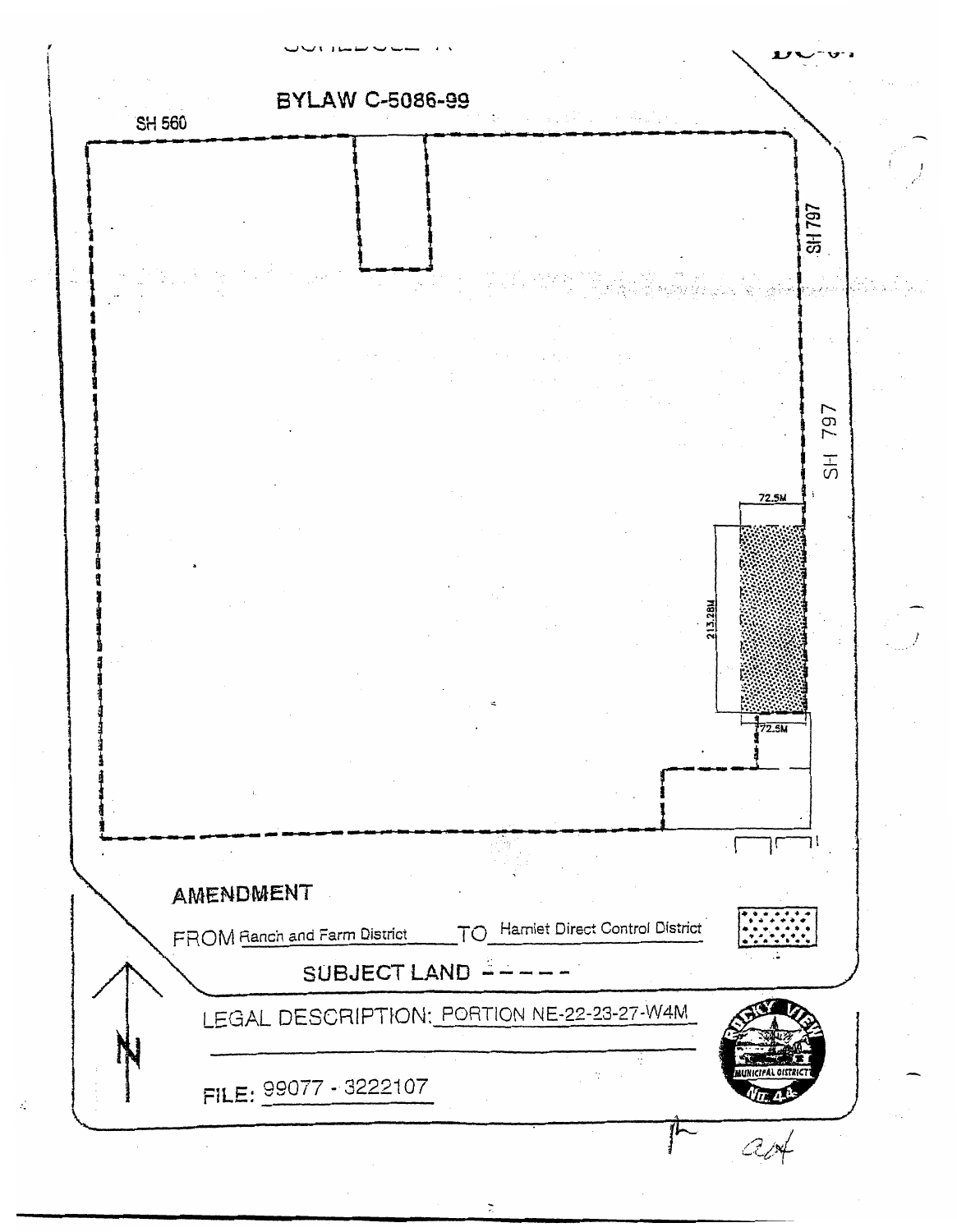#### **SCHEDULE "B" BYLAW C-5086-99**